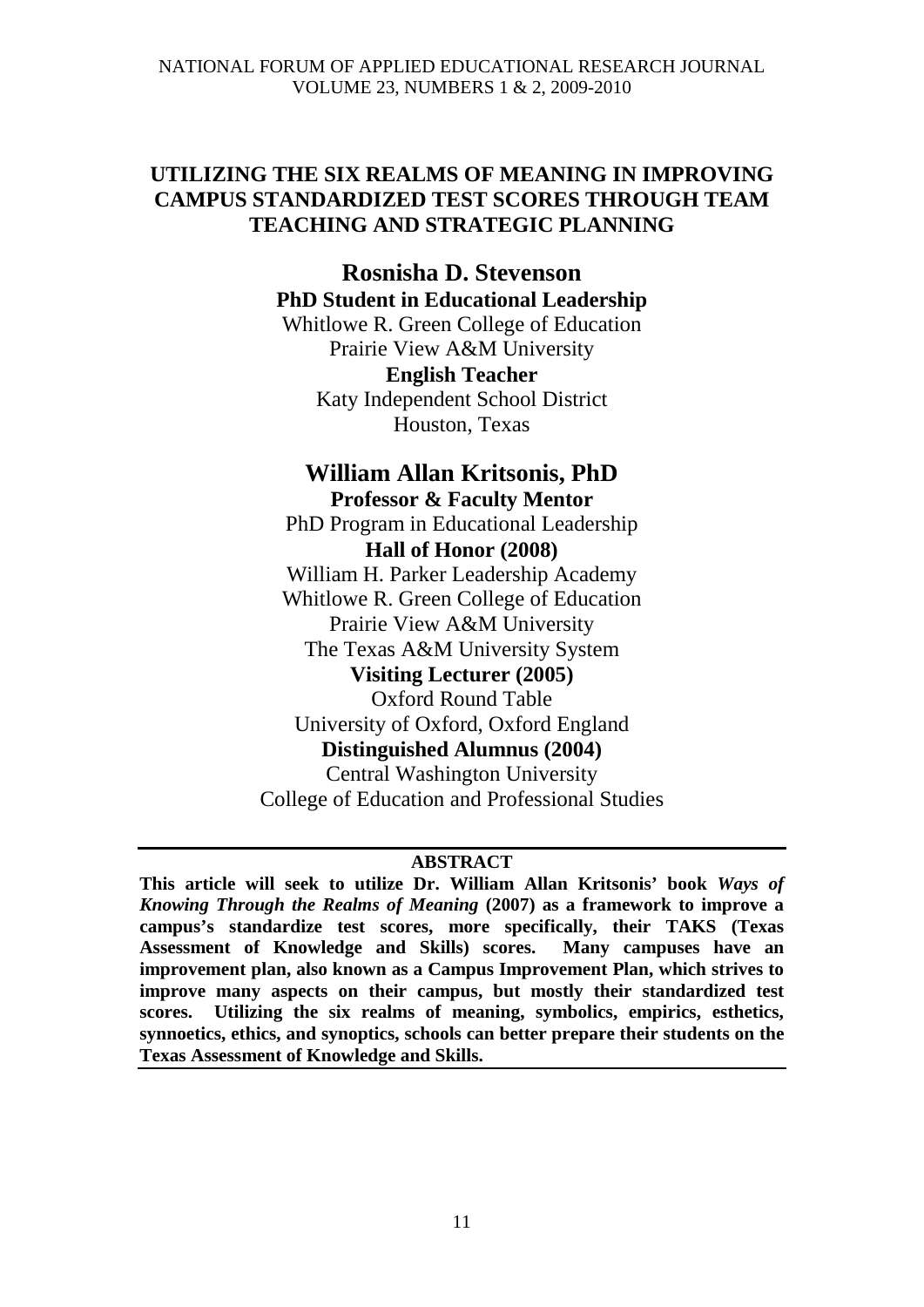#### **Introduction**

 School districts around the nation develop individual Campus Improvement Plans on each campus in the district yearly based on ways they can improve their campus and make it better for the school, the students, teachers, parents and the community. One major component in schools in the state of Texas is the TAKS test or the Texas Assessment of Knowledge and Skills. The Texas Assessment of Knowledge and Skills standardized test is a test that school children take in the state of Texas yearly. Students in Texas take this test in all grades, but have key grades where they must pass the test in order to either move on to the next grade level or graduate from high school. Students enrolled in Elementary Schools across the state of Texas must pass the standardize TAKS test in order to move on to the fourth and sixth grade.

Eleventh grade students take the exit level test and most pass all five parts of the test, Reading, Writing, Mathematics, Social Studies and Science in order to graduate. The students who are unsuccessful in obtaining a score of 2100, passing, on all five parts are given several more opportunities to pass before it is time for their senior class to walk across the stage and graduate; students who do not successfully complete the TAKS test are not permitted to graduate. This has grown to be a monumental task for schools across the state and a tremendous disappointment for the students who do not pass the test. Districts are faced with the challenge of how to reach out to the students in Texas to make them successful on the Texas Assessment of Knowledge and Skills. School districts and schools throughout the state are always looking for innovative and new ways to improve the students test scores and the schools and districts accountability rating, which is based largely on these test scores.

The fundamental task of any educational institution is to determine the manner of defining and organizing its curriculum. At the outset the obvious fact is that there is more to learn, more to teach, and more to put in the curriculum than time available presents the educators with hard choices. (Kritsonis, 2007, p. v)

Through the strategic planning in team meetings throughout the various departments in a school and faculty meetings, the school can come up with ideas on how to incorporate the realms of meaning in their classrooms to assist each teacher with improving the education of their students, which will ultimately lead to an improvement on standardize test scores. Teaching teams on the school campus must involve a teacher from every discipline in order for the team to be complete. The teams must consist of someone from each of the following departments (if present) on the campus, Language Arts, Mathematics, Science, Social Studies, Foreign Language, Career Technology, Fine Arts, Health/Physical Education and Technology Application. There should be at least one teacher from each discipline representing their respective subject area during these team meetings.

Each campus must find a way to meet their mission statement, which is the guiding line for each school and gives them insight of what is needed on their campus improvement plan to improve their school. "An educational institution or school system claiming to be purposive must make some attempt to classify, codify, and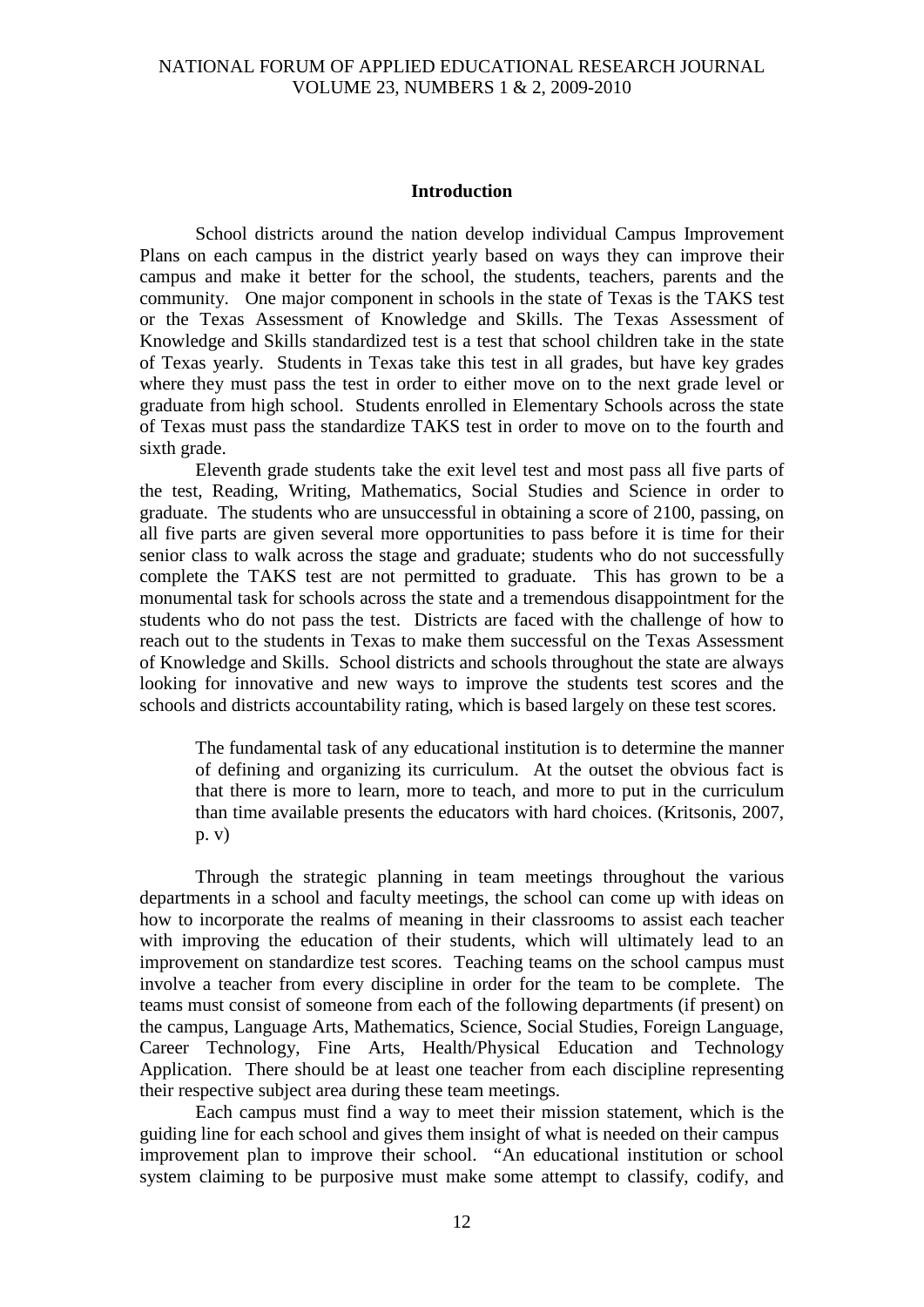integrate the knowledge base it has selected to become part of its curriculum" (Kritsonis, 2007, p. v). Schools can achieve this goal through The *Ways of Knowing* 

*Through the Realms of Meaning* (2007) by Dr. William Allan Kritsonis.

## **Purpose of the Article**

The purpose of this article is to discuss ways school districts can meet one of their goals on their campus improvement plan, increasing their standardized test scores, using the six realms of meaning in the classrooms. This article will focus on ways teachers can strategically plan in their team meetings and staff developments and ways to improve learning in the classroom based on the realms of meaning. Utilizing the realms of meaning will help schools; teachers and students reach the goals they have set in their Campus Improvement Plan and their Mission Statement. School districts around the country are faced with accountability ratings and state mandated assessments, which plays a large role in the funding that schools receive.

"Research have recognized the complexities and formidable tasks associated with mandated accountability efforts, particularly in light of the new demands for increased testing, public reporting of results, and opportunities for parents to exercise choice options out of failing schools in the No Child Left Behind (NCLB) Act of 2001" (Houle, 2006, p. 144). With this increasing pressure from the state and on the national level, school districts are forced to come up with new and innovative ways to improve student standardized test scores, mainly student scores on the Texas Assessment of Knowledge and Skills test. Schools can reach the goals outlined in their Campus Improvement Plan and receive their accountability ratings through constant planning in team meetings and staff/professional developments; coming up with ways to reach out to students to assist them in learning and improving their test scores on the Texas Assessment of Knowledge and Skills test.

### **Symbolics**

The first realm, symbolics, "comprises ordinary language, mathematics, and various types of nondiscursive symbolic forms, such as gestures, rituals, rhythmic patterns, and the like" (Kritsonis, 2007, p. 11). The realm of symbolics is something that should be discussed and planned out during team meetings and staff development because it encompasses variables that are important to obtain and understand in order for students to be successful on the Texas Assessment of Knowledge and Skills. Symbolics is a realm that can be successfully utilized in all subject areas in public schools. Symbols are visual representations or visual aides that are common and known by almost everyone around, which can be as simple as your everyday traffic signs to the basic symbols used to govern the daily operations of schools that students are familiar with. These basic symbols, everyday language, etc… can be taught in all disciplines. Teachers getting together and collaborating with one another can ensure that these symbols are being taught in all classes and are universal amongst the disciplines through teachers getting together in team meetings. Professional Learning Communities, also known as PLC's, have been successful in recent years in adding student success. "Scholarship on professional learning communities indicates that change is more likely to be effective and enduring when those responsible for its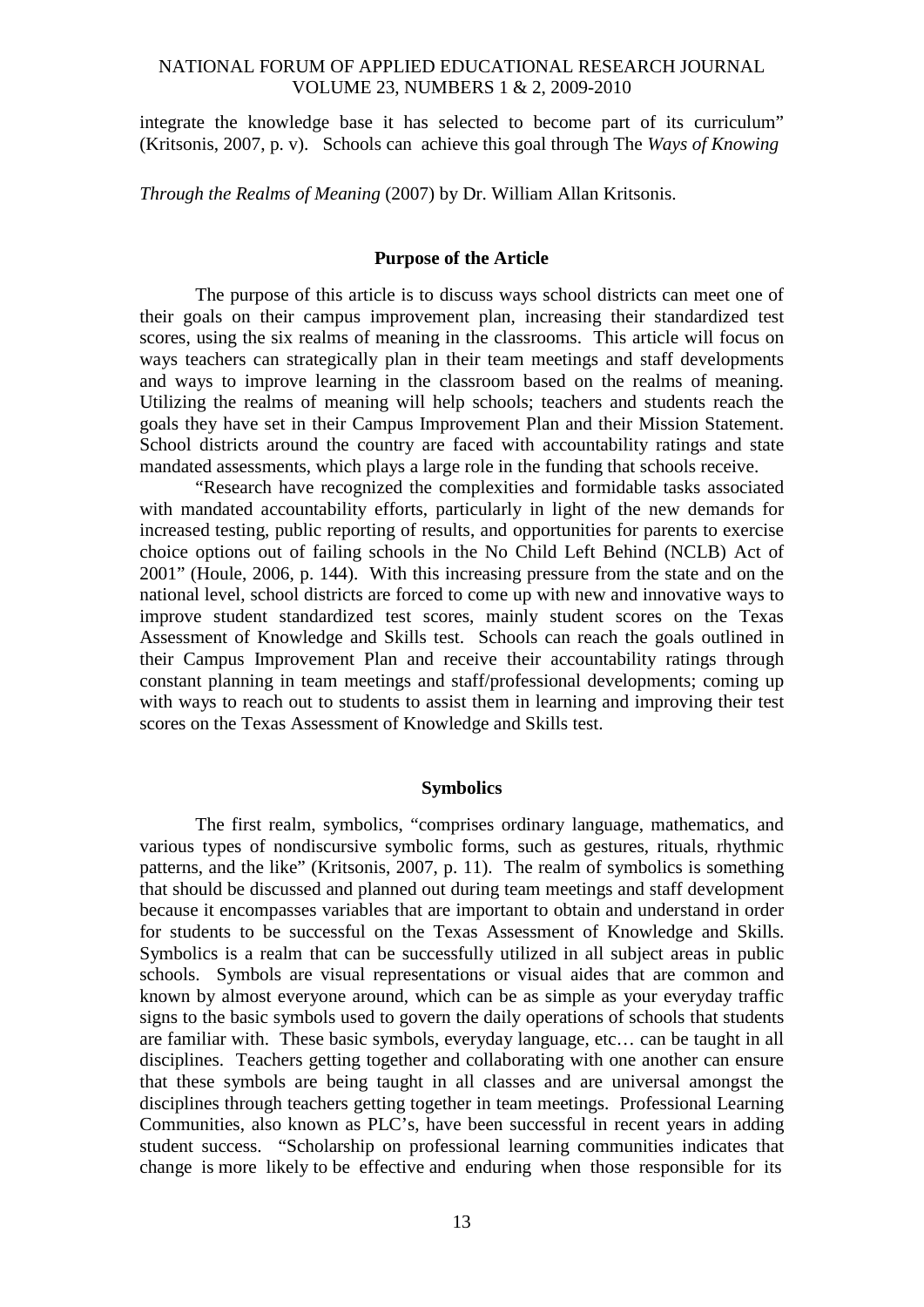implementation are included in a shared decision-making process" (Scriber, Sawyer, Watson, & Myers, 2007, p. 71).

It is imperative that each subject area is on one accord and is speaking a universal language when instructing students. Speaking this universal language to students within a school will ensure that the students are well prepared and equipped for recognizing the language, symbols, etc… when they view the information on the Texas Assessment of Knowledge and Skills, ultimately improving their success rate.

# **Empirics**

The second realm empirics,

includes the science of the physical world, of living things, and of man. These sciences provide factual descriptions, generalizations, and theoretical formulations and explanations that are based upon observation and experimentation in the world of matter, life, mind, and society. They express meanings as probable empirical truths framed in accordance with certain rules of evidence and verification and making use of specified systems of analytic abstraction. (Kritsonis, 2007, p. 12)

Empirics deal with the sciences in everyday life. The second realm focuses on the subject areas of physical science, biology, physics, psychology, and the social sciences. The second realm relies on factual information and educators must deal with and present all of the facts to the students that they teach. Teachers must gather information that is true and accurate in order to reach and teach their students to be successful on the Texas Assessment of Knowledge and Skills test.

With this realm of meaning, educators can evaluate the data received from the Texas Assessment of Knowledge and Skills to evaluate where their students stand and where improvement is needed.

The reading of measuring instruments is in principle the most simple and certain of operations. It requires only the ability to perceive the position of a pointer on a scale. Being exactly defined and demanding only the most elemental sensory capacities, physical measurements yield data on which agreement by all observers is possible, subject only to errors of measurement that can be progressively reduced by refinement of instruments and repeated observations. (Kritsonis, 2007, p. 181)

Schools gather and evaluate important TAKS data on their students to access where they need to go from there or to examine the numbers that they have projected in their Campus Improvement Plan for the school on their TAKS test. District and the individual school accountability ratings play a major role in the validity of the school and the district. President George W. Bush introduced the No Child Left Behind Act to everyone, placing an extreme amount of pressure on schools and school districts, forcing them to look at the data and essentially come up with a new game plan.

The "No Child Left Behind Act" (NCLB) became a law in 2001. No Child Left Behind has added a new dimension to test based educational account-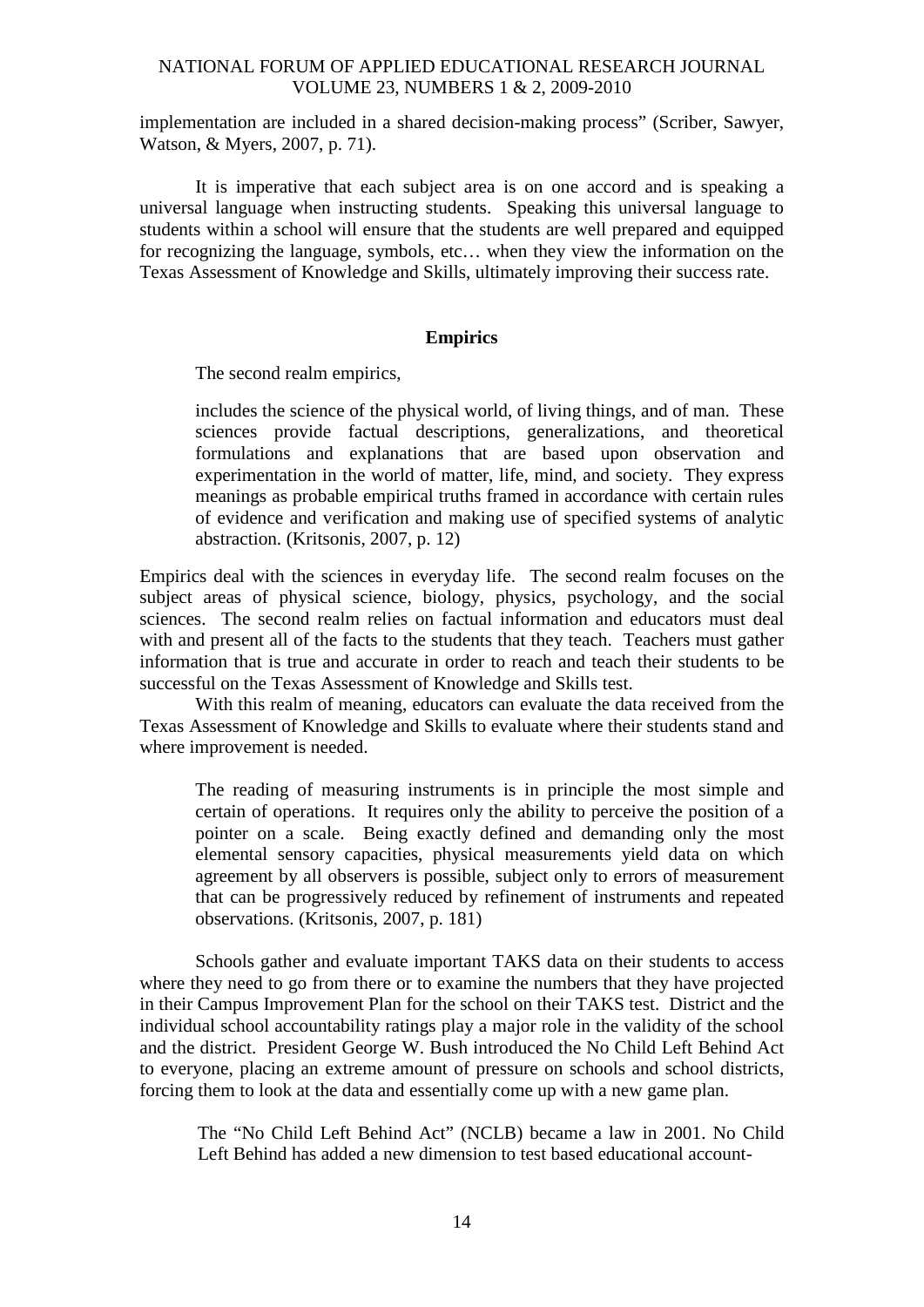ability systems. Features of state and No Child Left Behind accountability are discusses with an emphasis on questions of the validity of inferences that are made about school quality. It is concluded that none of the current approaches

to test-based accountability support causal inferences about school quality. It is also shown that tracking progress toward the important goal of closing gaps in achievement requires more than just monitoring changes in the percentages of students who are proficient. (Linn, 2007, p. 5)

Campuses and individual teaching teams get together on a regular basis to look at the data to formulate a plan to improve student test scores on school wide basis. Evaluating the data will give teaching teams the information needed for the areas where improvement is needed, providing them with pertinent information that they can use in all disciplines to assist students on the Texas Assessment of Knowledge and Skills test. Empirics is an important realm that is valid for evaluating the data for student success.

#### **Esthetics**

Esthetics "contains the various arts, such as music, the visual arts, the arts of movement, and literature. "Meanings in this realm are concerned with the contemplative perception of particular significant things as unique objectifications of ideated subjectives" (Kritsonis, 2007, p. 12). Through a school's Campus Improvement Plan and Mission Statement, schools can look at innovative and creative ways to motivate and stimulate student success in more creative and artistic ways. "Humans teach their children the arts to help them achieve what we consider a wellrounded education, exposing them to new and interesting forms of sensory satisfaction" (Kritsonis, 2007, p. 284). Expressiveness lies above and beyond the art, music and physical education classes. Although students are encouraged to express their artistic ways in the arts classes, they are also encouraged to express themselves artistically in other classes.

Writing is one of the major components on the Texas Assessment of Knowledge and Skills Test. Writing is an area that can be extended to all subject areas in a school, having students express themselves creatively through their writing skills. "Teachers allow students to spend large amounts of time developing their talents. Teachers encourage student's expressiveness in order that they may gain confidence and appreciation" (Kritsonis, 2007, p. 290). In team meetings, educators may get together to plan ways to assist students with their writing and their creativity. Students may write in all subject areas, expressing themselves and preparing themselves for the writing portion on the Texas Assessment of Knowledge and Skills test, which is an area that many students struggle with on the test. Students are sometimes not fully able to express themselves creatively on the test, allowing them to become successful and pass the writing portion of the test. "A work of art's meaning consists in what its organized materials uniquely express" (Kritsonis, 2007, p. 302). By having students practice their writing over and in all subject matters; the students become use to the universal language, symbolics, which is needed in order for them to become better writers. When their writing and creativity is practiced in every subject, and taught in the same way that was established in the teacher's team meeting, they become use to it and their writing creativity becomes second nature to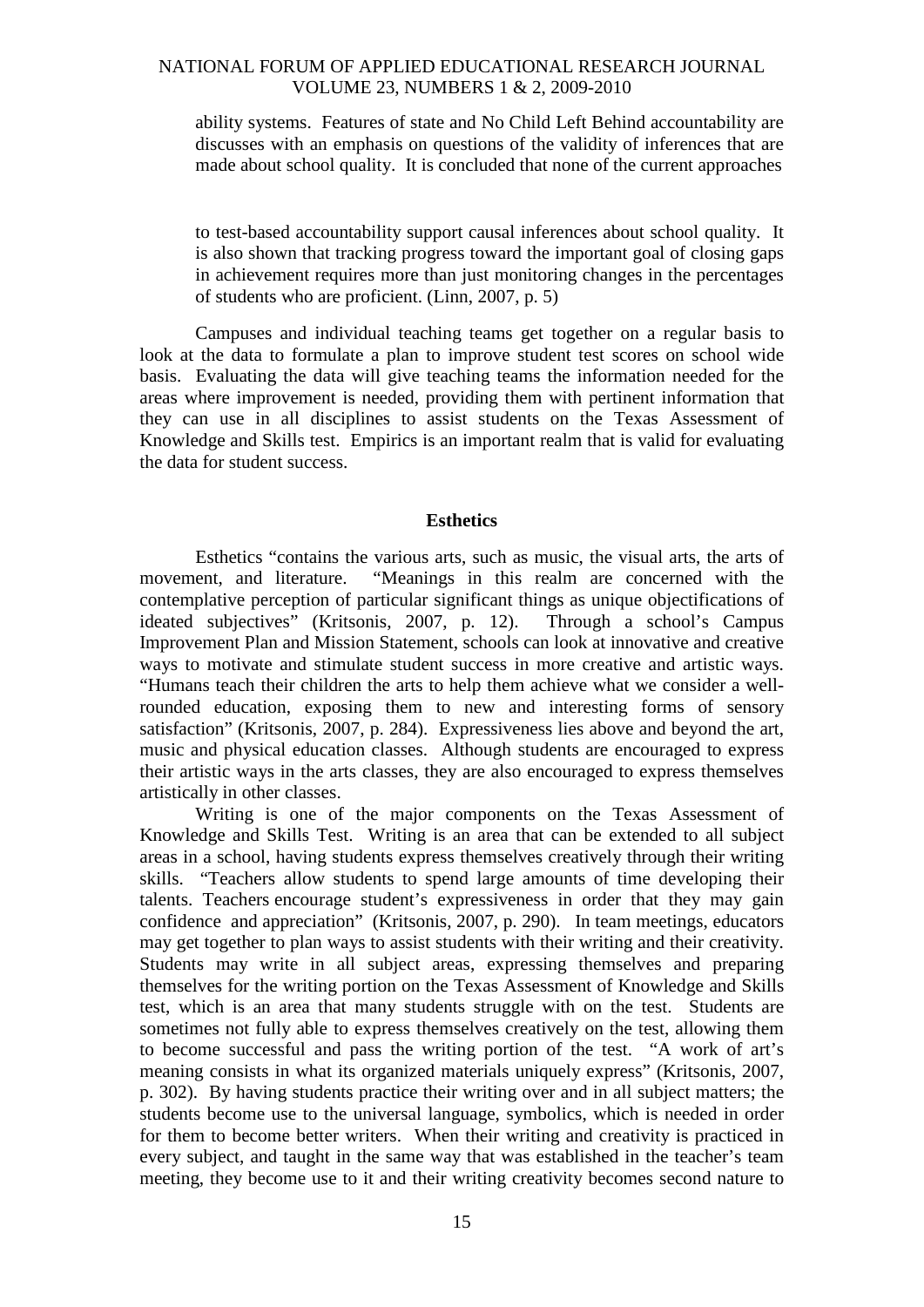them. By practicing these symbols and the arts of literature and written expression in all discipline areas, student success rates will soar.

Literature is the art in which language is the medium of esthetic expression. The subject matter of literary study is the individual literary work. To understand literature it must be studied intrinsically to discover the unique patterns of sound, rhythm, meter, and semantic figuration as they are used in the creation of singular unitary compositions. Extrinsic factors may also add valuable insights, but only as they are employed to illuminate the inherent structure of each work itself. (Kritsonis, 2007, p. 362)

With literature and writing being one of the major components of the Texas Assessment of Knowledge and Skills that students often struggle with, getting together in these team meetings will put the great minds of educators together to come up with a viable plan with making improvements on this part of the test. "Literature is not intended to be translated literally. As an art, it is meant to have esthetic qualities that invoke thought and intellectually stimulate the reader or listener, even to entertain" (Kritsonis, 2007, p. 368). Students struggle with comprehending what they have read and then have trouble translating it into a written expression.

To understand literature, a student must see beyond editing and factual representation. Literature generally exhibits use of images, symbols, metaphors, analogy, double vision, and myth. Can one then say that any works of writing that exhibits these traits is to be considered literature and therefore, a work of art? (Kritsonis, 2007, p. 374)

It all boils down to educators utilizing all six of the realms, as they intertwine together in some form or fashion. When educators work together, student success is the only possible and plausible outcome when used properly throughout all disciplines.

# **Synnoetics**

The fourth realm, synnoetics, "embraces what Michael Polanyi calls 'personal knowledge' and Martin Buber the 'I-Thou' relation. This personal or relational knowledge is concrete, direct, and existential. It may apply to persons, to oneself, or even to things" (Kritsonis, 2007, p. 12). It is important with this realm that educators enforce to their students the importance of being responsible for their own actions and taking some responsibility for the choices they make with their education.

Personal knowledge is gained by not only understanding the self, but understanding how others, whom one considers significant, sees one as well. If the people that one considers important shun him or her, then he/she is likely to accept himself/herself as important. Teachers often see this in children and are concerned about the student's self esteem. (Kritsonis, 2007, p. 400)

Once students are taught by their parents and teachers to take responsibility for the actions that they make, it will only strengthen the student all around, making them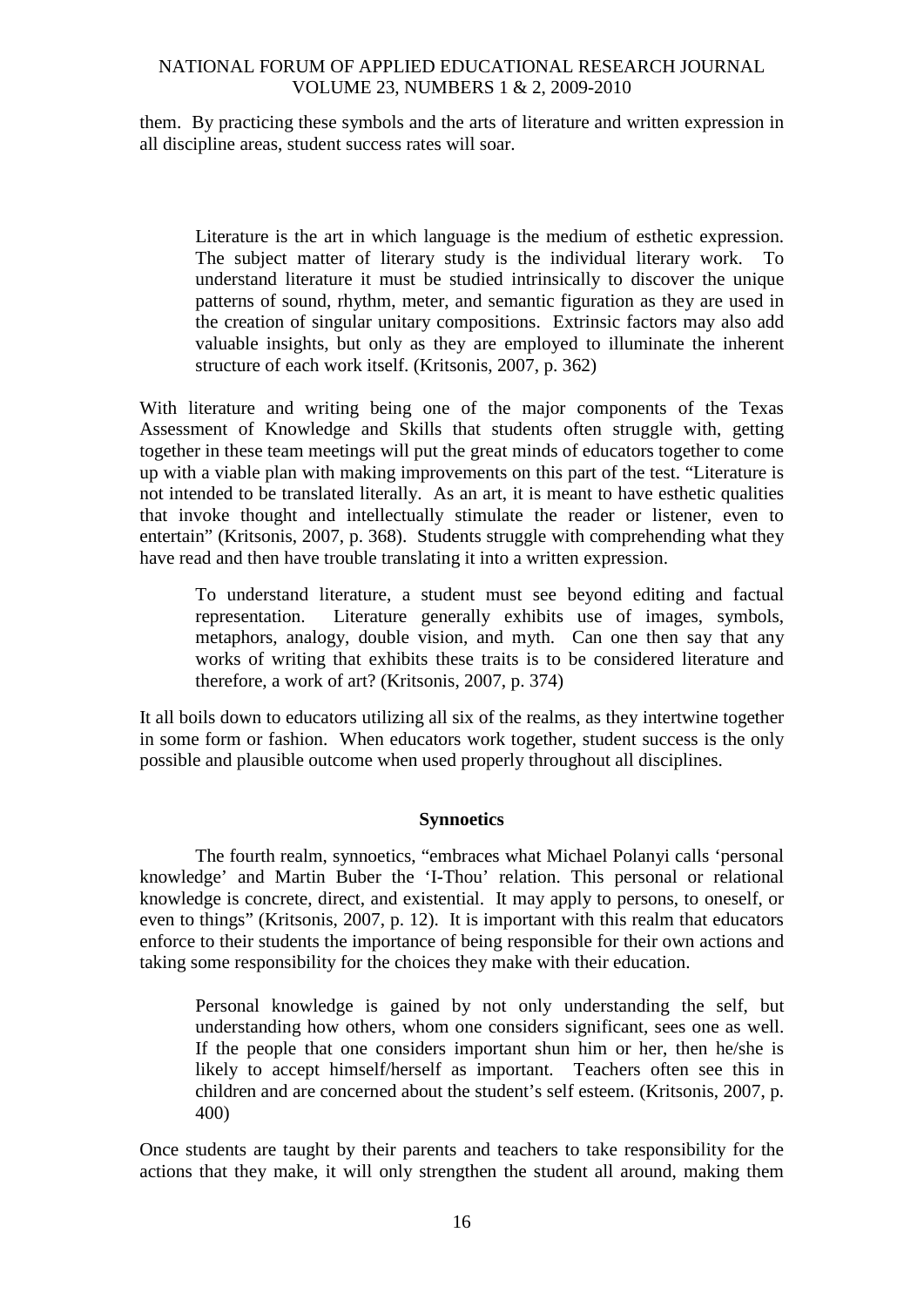more conscious of their actions and their education. Getting the students on board with their education only simplifies what educators have set out to accomplish and making them more aware of what it is that they need in order to achieve success in life.

#### **Ethics**

The fifth realm, "ethics, includes moral meanings that express obligation rather than fact, perceptual form or awareness of relation. In contrast with sciences, which are concerned with abstract cognitive understanding, to the arts, which express idealized esthetic perceptions, and to personal knowledge, which reflects intersubjective understanding, morality has to do with personal conduct that is based on free, responsible, deliberate decision" (Kritsonis, 2007, p. 13). This realm is another important realm to teach students in relation to their education as well. Teachers must teach students about academic dishonesty and how to be ethically moral in life. There have been numerous cases about students, as well as teachers, who have exhibited immoral ethics when it comes to the Texas Assessment of Knowledge and Skills test.

While it should be very obvious to people that laws are laws and that people must conform to them for the good of society, many people rationalize an excuse to break the "little" laws. What obligation does the teacher have to set an example of total moral adherence to students? How should people react to a teacher who sits in the back of the room at a faculty meeting complaining about the students who talk in class while the principal is addressing the faculty? (Kritsonis, 2007, p. 450)

It is important that every teacher stresses to each and every one of the students that they teach the importance of honesty. We as teachers must lead by example. All teachers and the school must be on one accord when it comes to academic dishonesty. A school will not be unified if one teacher allows students to be dishonest without any consequences and another teacher punishes the student for it, where is the justice in that and what is it teaching our students?

Guilt is a normal human emotion. Most people inherently try to do what they believe is right and are consciously aware of it when they do not. When people do wrong and are punished for it, society generally believes they deserve it. If an existing rule is broken and the child is not punished, what does the child learn about society's moral convictions or about the importance of the rule? (Kritsonis, 2007, p. 468)

One factor that schools are placed with the responsibility of is educating and ensuring that they are producing citizens that are respectable and honest citizens in society. Teaching teams, along with the entire campus, getting together and deciding on what they will and will not tolerate from students is an important thing to do. Students work more effectively when there is consistency throughout, when they can be reassured that all teachers are going to tolerate or not tolerate the same things in every single class. Students spend much of their day with their teachers, so teachers do in fact, have a great influence on the students they teach and can help them make the right decisions in being ethically moral students and citizens in society.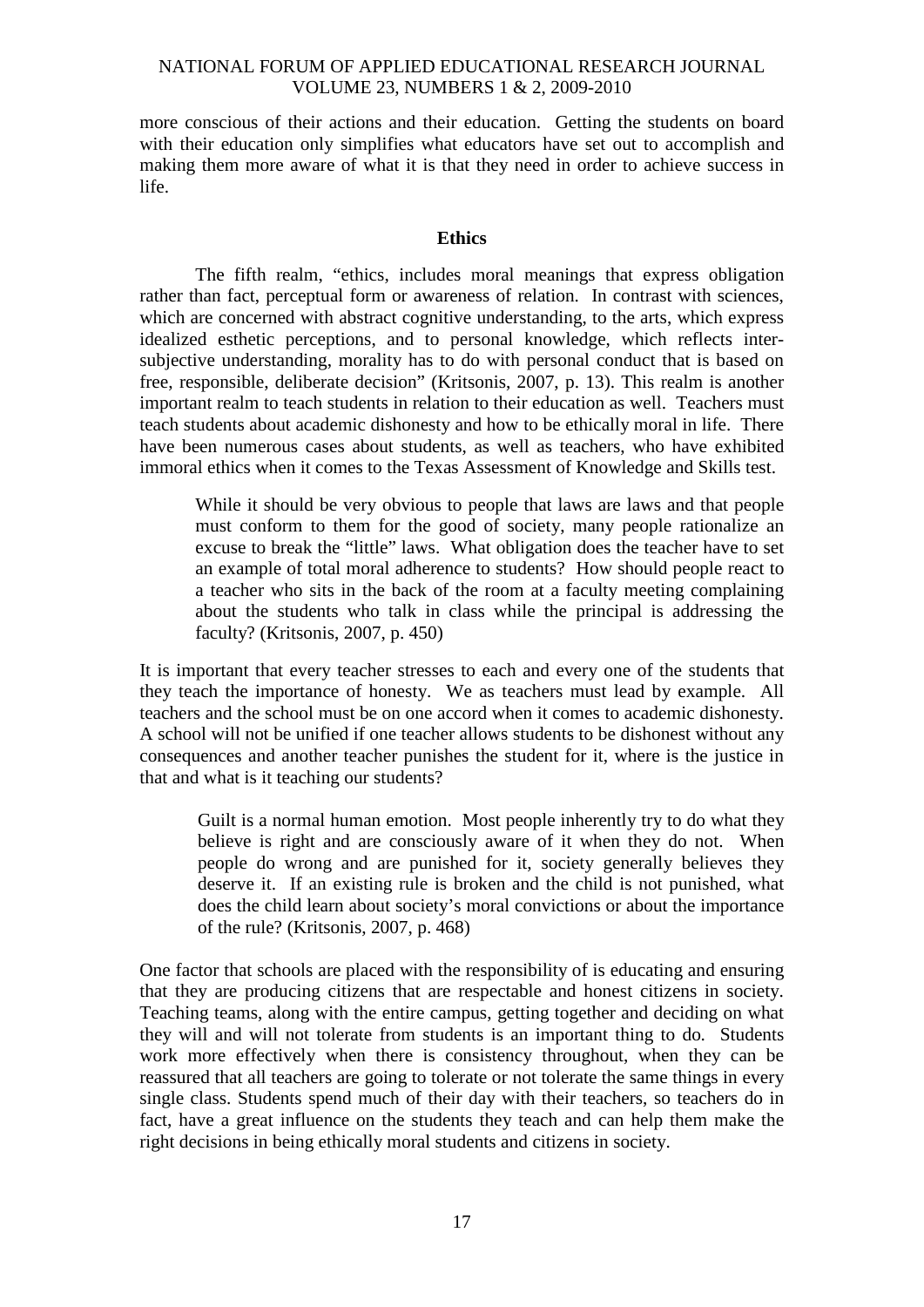An idea of what human life can be and ought to be is consistent with the facts of human experience and with the persistent visions of universality, truth, beauty, love, duty, and integrity that have come down in moral traditions of humankind. It states a goal, based on the study of human potentialities, by which the consequences of actions may be assessed, and consequently

provides a solid ground for moral decisions. On this foundation a defensible and productive theory of morals can be established – a theory to which the entire educative endeavor is seen as a moral enterprise aimed at the consummation of human life through the increase in meaning in all its realms. (Kritsonis, 2007, p. 476)

#### **Synoptics**

Synoptics is the sixth realm of meaning. Synoptics "refers to meanings that are comprehensively integrative. This realm includes history, religion, and philosophy. These disciplines combine empirical, esthetic, and synnoetic meaning into coherent wholes (Kritsonis, 2007, p. 13). This realm is another realm that is used in a variety of subjects in the education field. There is a saying that says "you must know where you came from before you know where you are going". Educators must teach kids about the past, so that they will not repeat past mistakes, but make greater strides in life. "Much of people's understanding of history is based on interpretations of the written or spoken stories of the past, in some cases hundreds or thousands of years ago. Every story has two sides, or more, and the side of the story that is accepted and passed on is generally that of the victor" (Kritsonis, 2007, pg. 498). We not only teach our students what we have learned but we also work as a group to focus on what we have learned from the past.

Through our staff/professional developments and team meetings, we look at ways that we can improve the school for the betterment of the student's success. Focusing on what was successful in the past and moving towards a post modern approach in the way we develop Campus Improvement Plans, is what is in the best interest of our students. Times have changed, the students have changed and as educators, we have to embrace change for the success of the students we teach.

#### **Concluding Remarks**

In conclusion, student success on the Texas Assessment of Knowledge and Skills test is based largely on the way teacher teams can successfully relay the much needed information to the students.

The nature of teams in shared governance structures—the fact that teams can organize to either find or solve problems—has important implications for the creative leadership capacity of individual teams. Thus, structures and social dynamics of distributed leadership must be attended to and not taken for granted. Implications include (a) conceptualizing leadership in terms of interaction, (b) needing to help teachers become aware of conversational dynamics that lead to or subvert effective collaboration, and (c) needing to help principals become more aware of their role in helping to establish clarity of purpose and appropriate levels of autonomy, so that teams may engage in